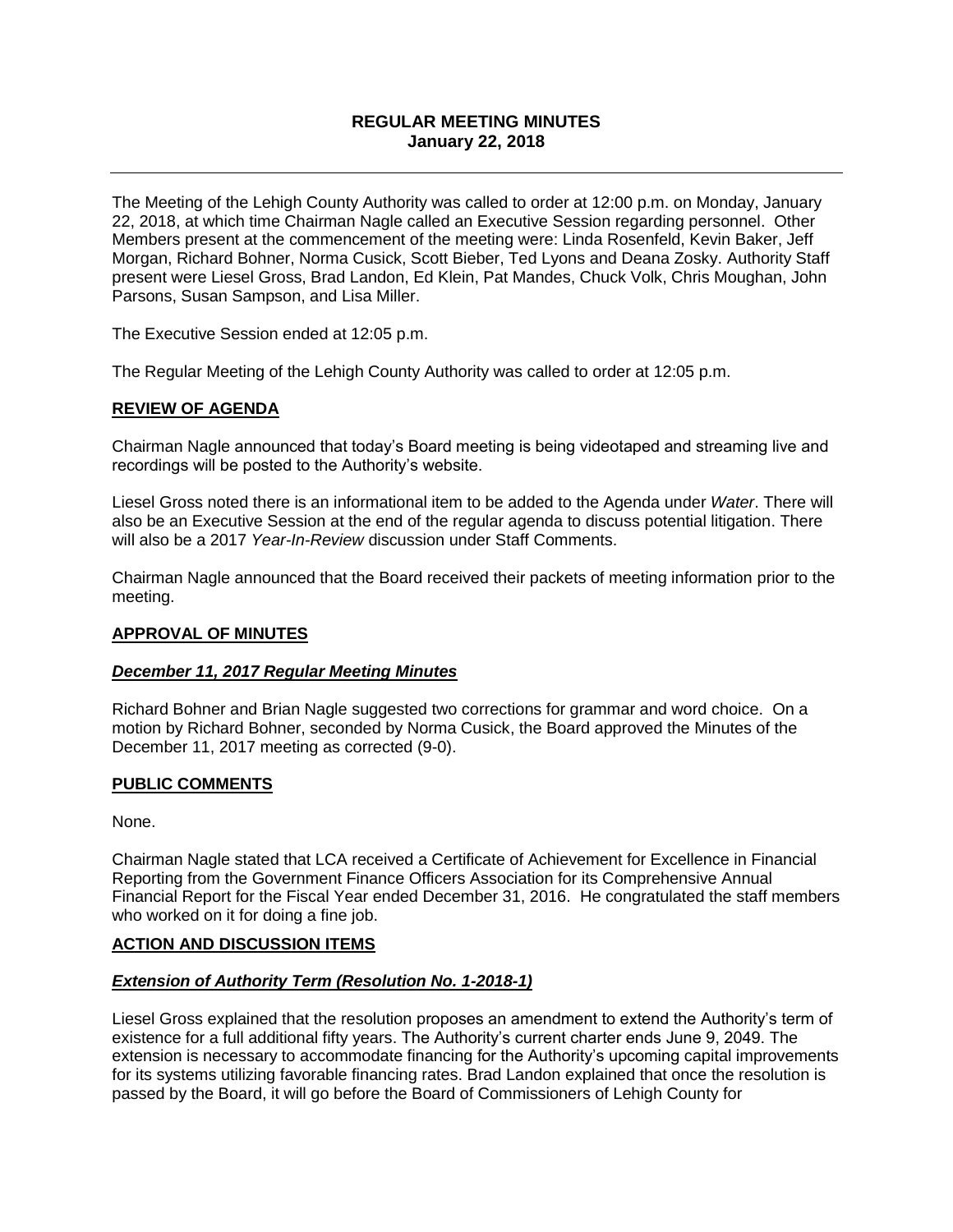consideration and if approved, then to the Department of State of the Commonwealth of Pennsylvania for approval. The fifty years will begin on the date approved by the Department of State. Since financing is limited by the charter, and considering the long life of the Authority's assets, it would be beneficial to be able to utilize reasonable and favorable financing for a period longer than thirty years at times. Deana Zosky asked if it would be beneficial for the Authority to educate the new County Commissioners and County Executive on the Authority, its services and value to the community. Ms. Gross said she would plan to offer such a presentation to the County.

On a motion by Linda Rosenfeld, seconded by Norma Cusick, the Board approved Resolution No. 1-2018-1 (9-0).

# *LCA 2020 Action Plans – Part 1*

Liesel Gross explained the process the staff is using to develop strategic goals and action plans, utilizing the Effective Utility Management (EUM) framework. Of the ten EUM attributes identified, the Authority has selected four as primary strategies: Product Quality, Financial Viability, Infrastructure Stability, and Employee & Leadership Development. Through 2017 these strategies have been refined, and the next step is to develop three-year action plans, which the staff is calling its "LCA 2020 Action Plan." The two attributes first addressed are Product Quality and Financial Viability. Items from the LCA 2020 Action Plan were highlighted and briefly reviewed. Deana Zosky asked if the EUM framework also provides tools to measure performance including leading and lagging indicators. Ms. Gross stated that American Water Works Association has a utility benchmarking program consisting of hundreds of key performance indicators (KPIs) that match up with the EUM program. The Authority has used this benchmarking tool to select eleven measures that address the strategies selected. She explained that while those KPIs have been selected and are noted in the Authority's LCA 2020 Action Plan, gathering the appropriate data to display those measures has been challenging and will be a priority for 2018 to complete. Ms. Gross will provide the Action Plans for the Infrastructure Stability and Employee & Leadership Development strategies for Board review in February.

# *2018 Deep Freeze Report*

Liesel Gross presented a PowerPoint presentation regarding the many main breaks and service line leaks in both the Suburban and Allentown divisions due to the effects of the deep freeze weather that occurred from December 31<sup>st</sup> thru January 15<sup>th</sup>. Ms. Gross called attention to the list of employees who went above and beyond to perform the work and respond to the emergencies. Chairman Nagle thanked Ms. Gross for providing the report and also thanked the employees and management for all the work to get the Authority back in service and assisting our customers.

# **MONTHLY PROJECT UPDATES/INFORMATION ITEMS**

Richard Bohner inquired about the Schantz Spring Main replacement project and its progress. Chuck Volk replied the project is substantially complete. Mr. Bohner also inquired about the Suburban Division Water Main Replacement Cycle 1 & 2 project. Mr. Volk said this project is complete and can be removed from the list.

Scott Bieber inquired about the status of the stream monitoring project and if it can be added to the project updates. John Parsons said he will include it in the next project status report. Mr. Bieber also inquired about the Upper Milford – CLD Interconnection Project (Kohler Tract) regarding the offers made to the two property owners regarding easements. Chuck Volk replied that consideration for the Hatfield Meats property has been agreed upon between the parties and the documents are moving forward, however, the Engelman property has not yet responded, which could result in the Authority needing to move forward with other measures.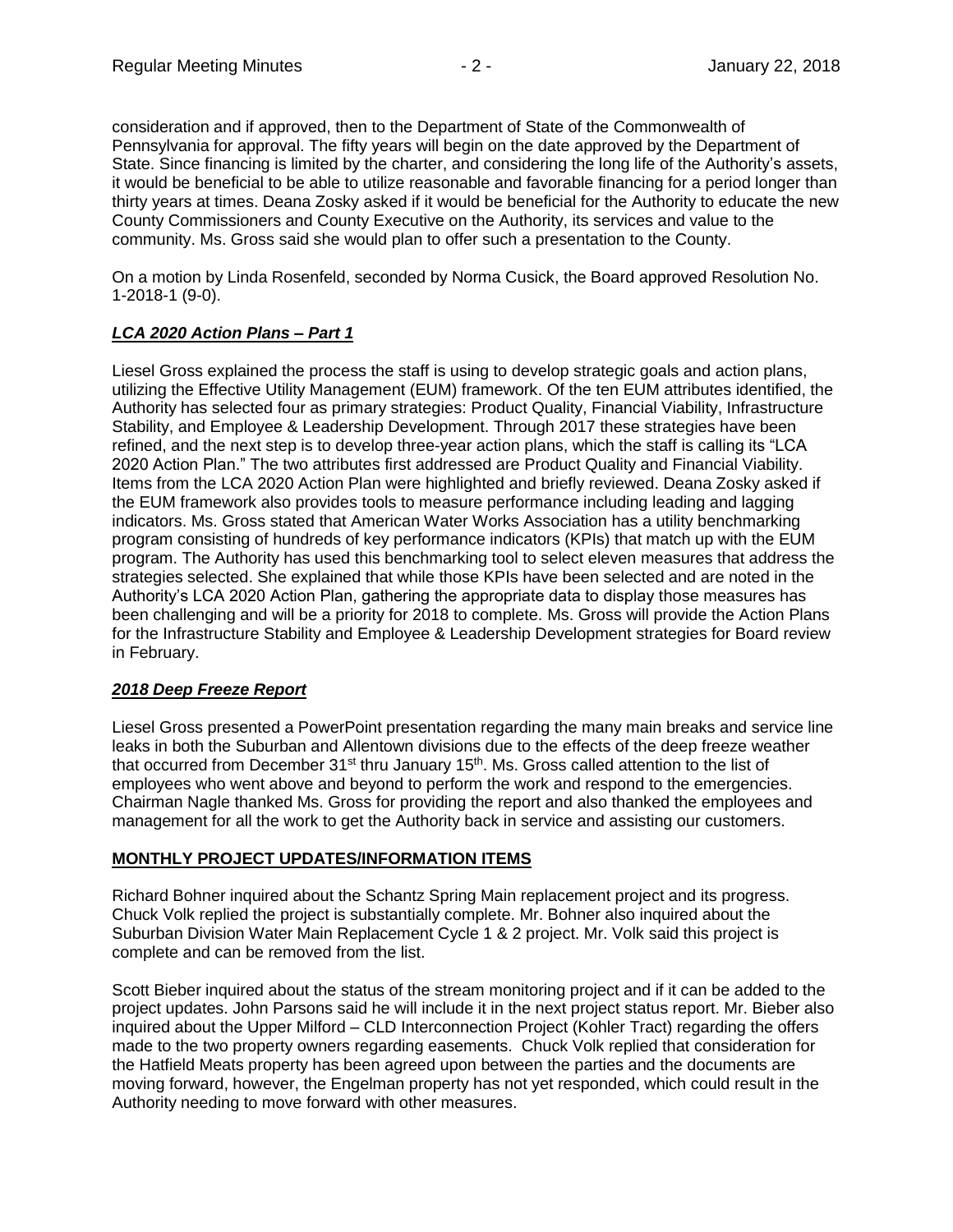Deana Zosky asked for an update on the Authority's plan to meet with EPA regarding the Administrative Order. Liesel Gross noted the meeting has not been scheduled yet, but all the parties are looking at dates in March. She confirmed that the submission of a capital improvements / corrective action plan will be delayed until after this meeting takes place.

Scott Bieber inquired about the Heidelberg Heights Sanitary Sewer Rehabilitation Project and asked if these customers are on common rates and if costs could be spread out to minimize impact to these customers. Liesel Gross explained that the Heidelberg Heights sewer system is on common rates, but that the Suburban wastewater division is very small so that large projects will have a significant rate impact unless alternative funding sources are available.

# **MONTHLY FINANCIAL REVIEW**

Ed Klein reported that due to an extended monthly close out to accommodate year-end processes, the December 2017 report will be provided at the first meeting in February.

### **MONTHLY SYSTEM OPERATIONS OVERVIEW**

John Parsons reviewed the Monthly System Operations Overview report for December 2017. Linda Rosenfeld commented on the amount of customer service calls received in December 2017 compared to those number of calls received during the cold snap.

### **STAFF COMMENTS**

Liesel Gross provided a handout, 2017 Year in Review – Annual performance Review & Discussion, to the Board highlighting the milestones and challenges of 2017. Ms. Gross pointed out an area that needs attention in the year ahead is the re-engineering of the budget development process so that capital improvements planning, budgeting, forecasting and rate-setting work together as a single, integrated process. She highlighted some barriers that must be overcome such as the complex payroll process and the combined departmental budgets which make it difficult for managers to track expenses. After the internal processes are reviewed and streamlined, financial policies will be developed for Board discussion so the Authority has a defined path forward regarding how to pay for capital expenditures and a clearer understanding of the rate impact of the decision to borrow or pay for such expenses via operating revenue. Ms. Gross also highlighted the project with CH2M to evaluate the long-term financial performance of the lease of the Allentown water and sewer system, and noted results of that project will be discussed in the upcoming month. Some discussion followed.

### **SOLICITOR'S COMMENTS**

None.

# **PUBLIC COMMENTS / OTHER COMMENTS**

None.

Chairman Nagle announced that at the February 26<sup>th</sup> meeting, the Board of Directors will choose its officers for 2018. Norma Cusick will poll the Board members for their interest to serve as an officer of the Board.

Chairman Nagle called a break at 1:15 p.m. The meeting reconvened at 1:22 p.m.

### **EXECUTIVE SESSION**